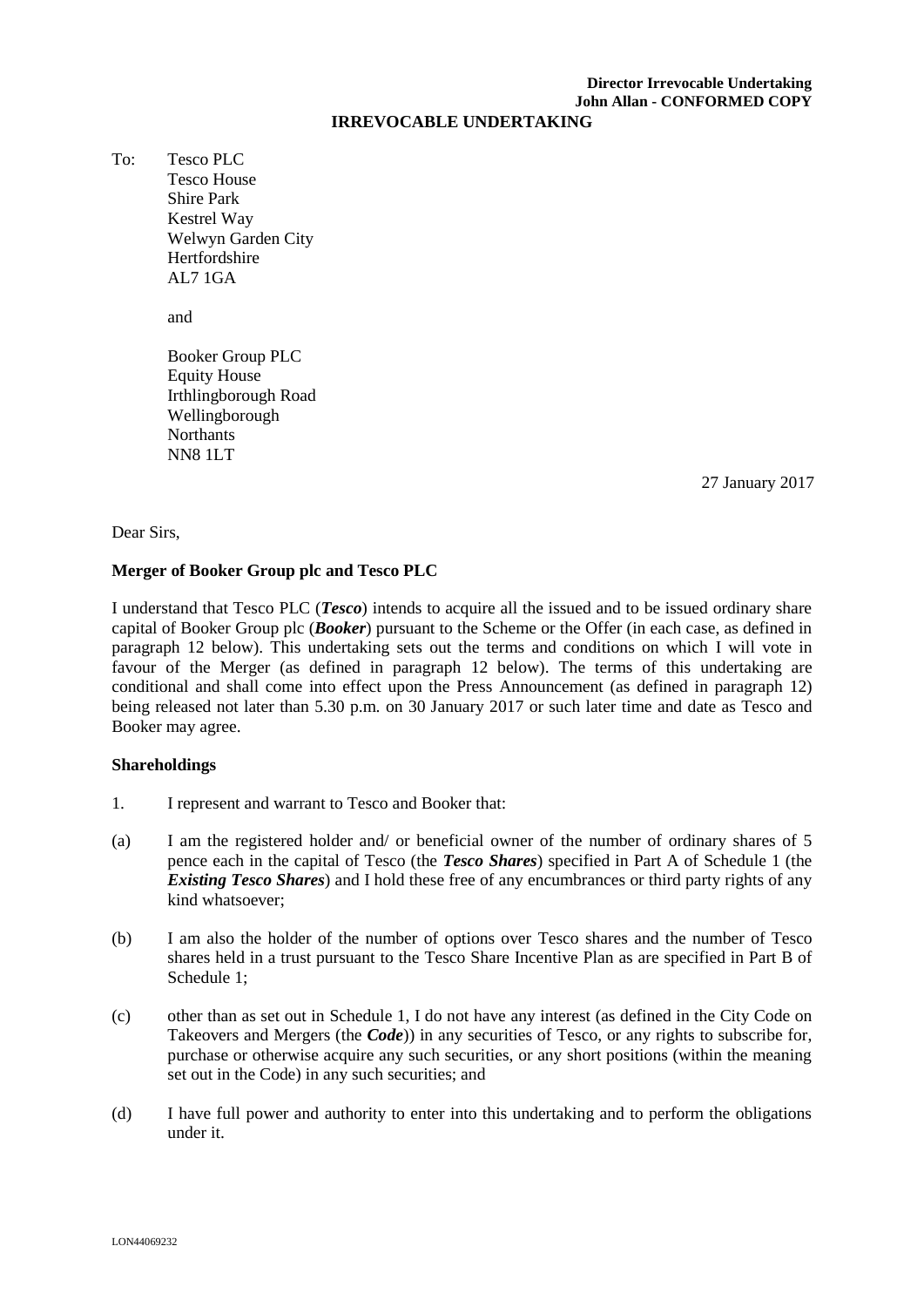### **Dealings and undertakings**

2. I undertake that before this undertaking lapses in accordance with paragraph 14 below, I shall not without Booker's prior written consent:

- (a) (other than pursuant to the Merger and subject to paragraph 5) sell, transfer, charge, encumber, grant any option or lien over or otherwise dispose of any interest in any Existing Tesco Shares or any other shares in Tesco issued or unconditionally allotted to, or otherwise acquired by, me before then (*Further Tesco Shares*, provided that any Tesco Shares that I may acquire: (i) on exercise of options granted under the Tesco Savings Related Share Option Scheme (the *SAYE*); and (ii) pursuant to the Tesco Share Incentive Plan (the *Share Incentive Plan*) shall not be Further Tesco Shares):
- (b) in my capacity as a shareholder of Tesco, cast the votes attaching to any Existing Tesco Shares or Further Tesco Shares in favour of any resolution to approve an acquisition or any other transaction or corporate action which is proposed in competition with or which would otherwise be reasonably expected to frustrate, impede or delay the Merger (as defined in paragraph 12);
- (c) in my capacity as a shareholder of Tesco, convene, requisition or join in the requisition of any general or class meeting of Tesco shareholders for the purpose of considering any resolution referred to in paragraph 2(b); or
- (d) (other than pursuant to the Merger) enter into any agreement or arrangement, incur any obligation or give any indication of intent:
	- (i) to do any of the acts referred to in paragraphs  $2(a)$  to  $2(c)$ ; or
	- (ii) which, in relation to the Existing Tesco Shares or any Further Tesco Shares, would or might restrict or impede the implementation of the Merger or my ability to comply with this undertaking,

and for the avoidance of doubt, references in this paragraph 2(d) to any agreement, arrangement, obligation or indication of intent includes any agreement, arrangement, obligation or indication of intent whether or not legally binding or subject to any condition or which is to take effect if the Scheme or the Offer (as the case may be) lapses or is withdrawn, or if this undertaking ceases to be binding or following any other event.

- 3. I further undertake not to, until the earlier of:
- (a) this undertaking lapsing in accordance with paragraph 14 below; or
- (b) either the Scheme being approved by the Court or the Offer becoming unconditional as to acceptances,

except with the prior written consent of Booker (not to be unreasonably withheld), acquire any interests (as defined in the Code) or otherwise deal or undertake any dealing (as defined in the Code) in any relevant securities (as defined in the Code) of Booker or Tesco (other than: (i) any Tesco Shares acquired by or issued to me on vesting of awards or exercise of options under any of Tesco's employee share plans; (ii) any award or option over Tesco Shares granted to me under any of Tesco's employee share plans after the date of this undertaking; or (iii) as permitted under paragraph 5).

4. I undertake to cause the registered holder of any Existing Tesco Shares and/ or (if applicable) Further Tesco Shares of which I am the beneficial owner to comply with the undertakings in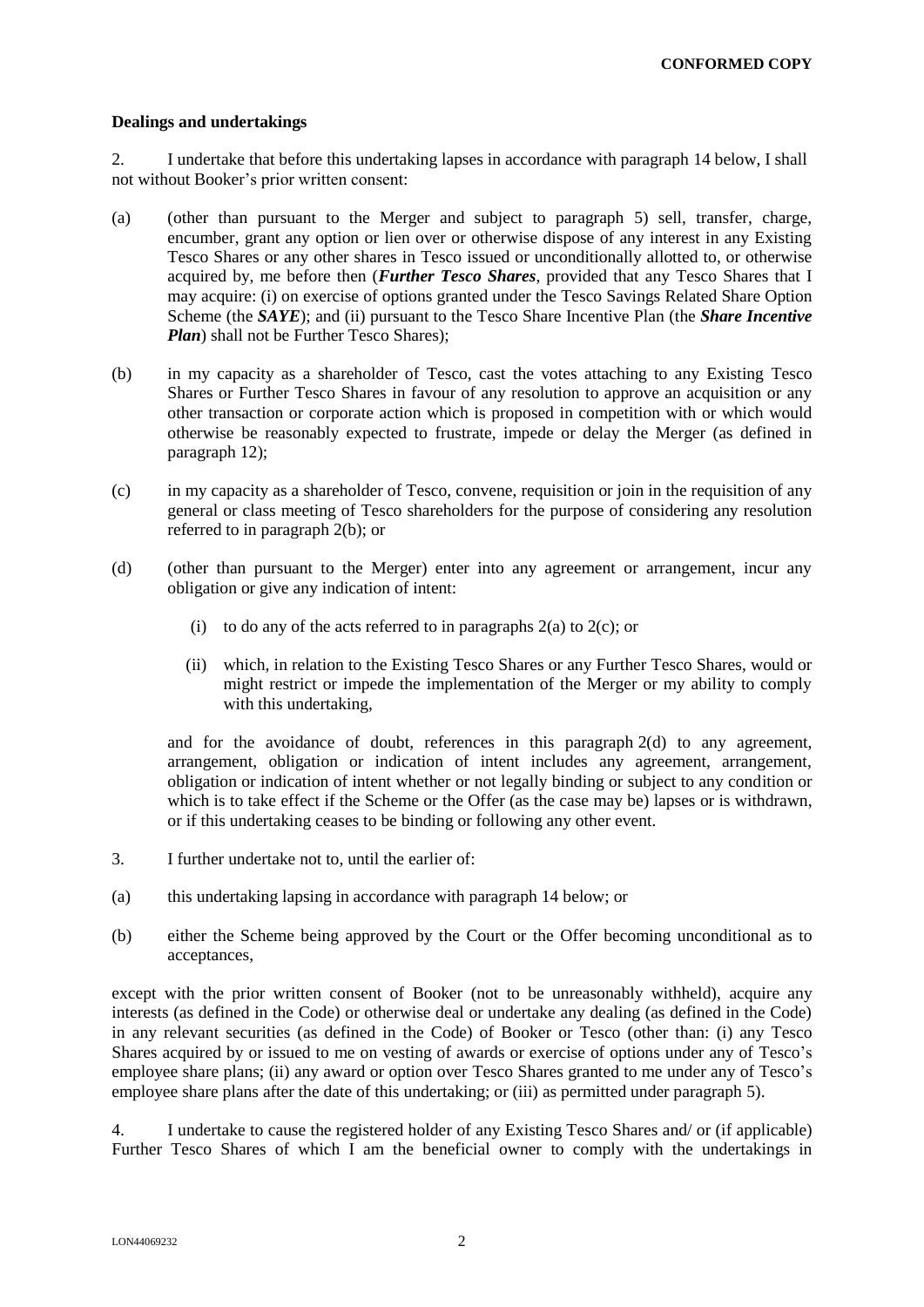paragraphs 2 and 3 above in respect of those Existing Tesco Shares and/ or (if applicable) Further Tesco Shares.

- 5. Notwithstanding any other provisions of this undertaking, I shall be permitted to:
- (a) sell, transfer or otherwise dispose of any Tesco Shares acquired by me on exercise of options granted under Tesco's employee share plans for the purposes of satisfying tax liabilities on such exercise of options; and
- (b) transfer the entire legal and beneficial interest, in some or all of the Existing Tesco Shares or any Further Tesco Shares, (in one or more transactions) to one or more of my family members (as defined in section 253 of the Companies Act 2006) provided that:
	- (i) such a transfer is undertaken as part of my bona fide tax planning;
	- (ii) I notify Booker that I intend to make such transfer at least three Business Days prior to effecting the transfer; and
	- (iii) with effect from the time of such transfer, I will procure compliance by the transferee of the obligations contained in this undertaking in respect of such transferred Tesco Shares as if the transferee had given this undertaking in respect of such transferred Tesco Shares,

and, in the event of any sale, disposal or transfer, all references to Existing Tesco Shares and Further Tesco Shares (as applicable) in this undertaking shall be deemed to be amended accordingly.

## **Approval of Merger**

- 6. I irrevocably undertake that:
- (a) I shall exercise all voting rights attaching to the Existing Tesco Shares and any Further Tesco Shares to vote in favour of all resolutions to approve and/ or give effect to the Merger, and any related matters, proposed at any general meeting of Tesco to be convened and held in connection with the Merger (the *Tesco General Meeting***)**, or at any adjournment of any such meeting, either (A) in person or (B) by executing and lodging a form of proxy or by giving instruction to a proxy via the CREST system as soon as possible and in any event: (i) not later than 3.00 p.m. on the tenth day after Tesco sends the circular (and, if different, any other document) convening the Tesco General Meeting; or (ii) in respect of any Further Tesco Shares, within three Business Days of becoming the registered holder of such Further Tesco Shares, if later);
- (b) I shall not revoke or amend the terms of any proxy or instruction submitted to Tesco in accordance with paragraph 6(a), or submit any new form of proxy or other proxy voting instructions, either in writing or by attendance at any Tesco General Meeting (including any adjournment thereof); and
- (c) I shall cause the registered holder of any Existing Tesco Shares and/ or (if applicable) Further Tesco Shares of which I am the beneficial owner to comply with the undertakings in paragraphs 6(a) and 6(b) in respect of those Existing Tesco Shares and/ or (if applicable) Further Tesco Shares.

## **Voting Rights**

7. Until the time this undertaking lapses in accordance with paragraph 14, in my capacity as shareholder: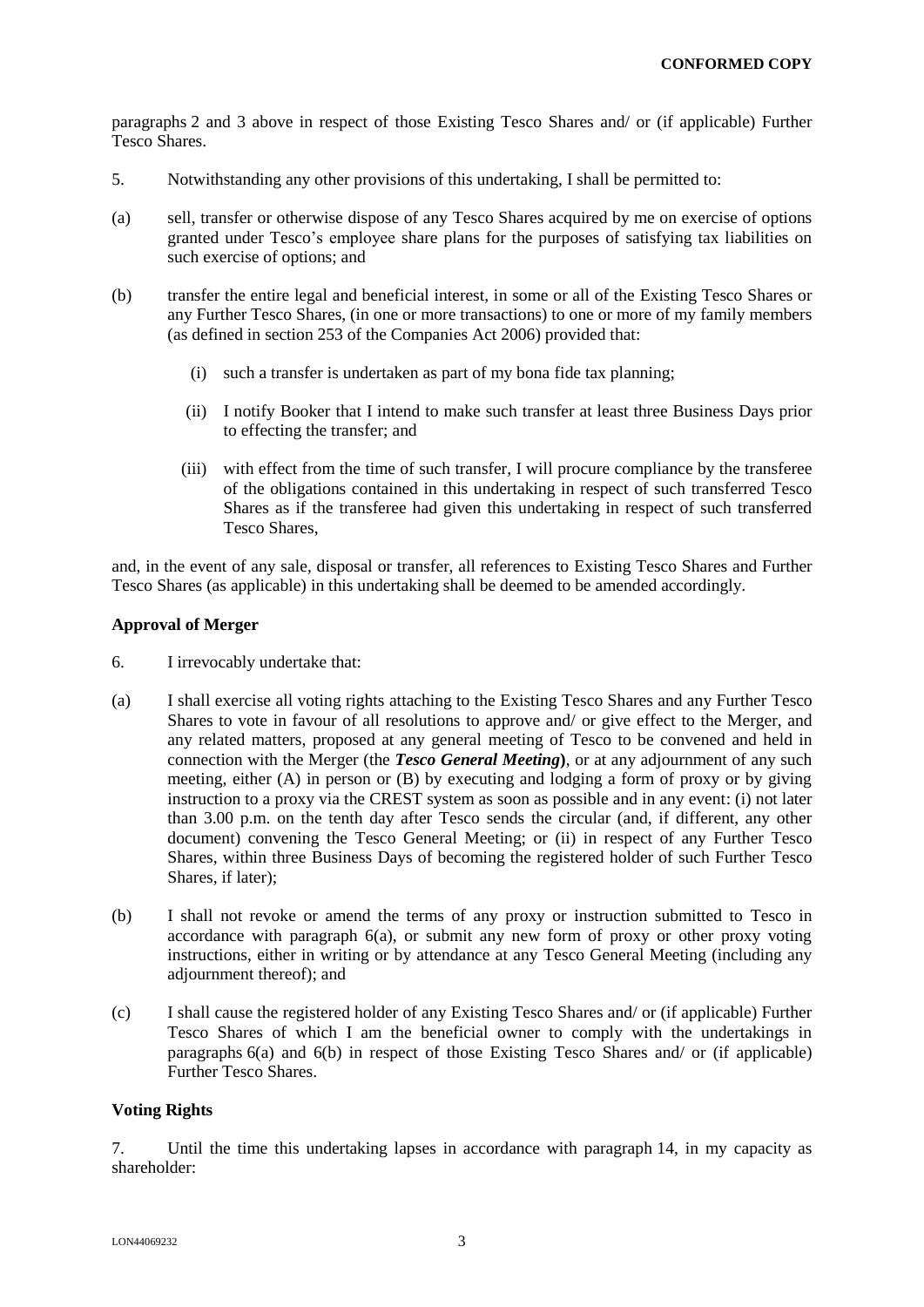- (a) I shall exercise the voting rights attached to the Existing Tesco Shares and any Further Tesco Shares on a Relevant Resolution (as defined in paragraph 8) only in accordance with Booker's directions;
- (b) I shall exercise the rights attaching to the Existing Tesco Shares and any Further Tesco Shares to requisition or join in requisitioning any general or class meeting of Tesco pursuant to section 303 Companies Act 2006 for the purposes of considering a Relevant Resolution and to require Tesco to give notice of such a resolution pursuant to section 338 Companies Act 2006 only in accordance with Booker's directions;
- (c) for the purpose of voting on a Relevant Resolution, I shall vote, in respect of Existing Tesco Shares and any Further Tesco Shares in accordance with Booker's directions either in person or by executing and lodging a form of proxy or by giving instruction to a proxy via the CREST system (and I shall not revoke or amend the terms of any proxy or instruction so submitted, or submit any new form of proxy or other proxy voting instructions, either in writing or by attendance at such general meeting (including any adjournment thereof) or otherwise); and
- (d) I shall cause the registered holder of any Existing Tesco Shares and/ or (if applicable) any Further Tesco Shares of which I am the beneficial owner to comply with paragraphs 7(a) to 7(c) in respect of those Existing Tesco Shares and/ or (if applicable) Further Tesco Shares.

### 8. A *Relevant Resolution* means:

- (a) a resolution (whether or not amended) proposed at a general meeting of Tesco, or at an adjourned meeting, the passing of which is required to implement the Merger or which, if passed, might result in any condition of the Merger not being fulfilled or which would reasonably be expected to frustrate, impede or delay the Merger in any way (including, for the avoidance of doubt, any resolution to approve any transaction in relation to Tesco which is proposed in competition with or which would reasonably be expected to frustrate, impede or delay the Merger);
- (b) a resolution to adjourn a general meeting of Tesco whose business includes the consideration of a resolution falling within paragraph 8(a); and
- (c) a resolution to amend a resolution falling within paragraph 8(a) or paragraph 8(b).

#### **Documentation**

- 9. I consent to:
- (a) this undertaking being disclosed to the Panel;
- (b) the inclusion of references to me and any Existing Tesco Shares and/ or (if applicable) Further Tesco Shares of which I am the beneficial owner, and particulars of this undertaking, my holdings of, interests in, rights to subscribe for and short positions in relevant securities of Tesco being included in the Press Announcement and any offer document or scheme document published in connection with the Merger, and any other announcement made, or document issued, by or on behalf of Tesco in connection with the Merger; and
- (c) this undertaking being available for inspection as required by Rule 26.2 of the Code or the Listing Rules of the Financial Conduct Authority including, without limitation, being made publicly available on the websites of Tesco and Booker.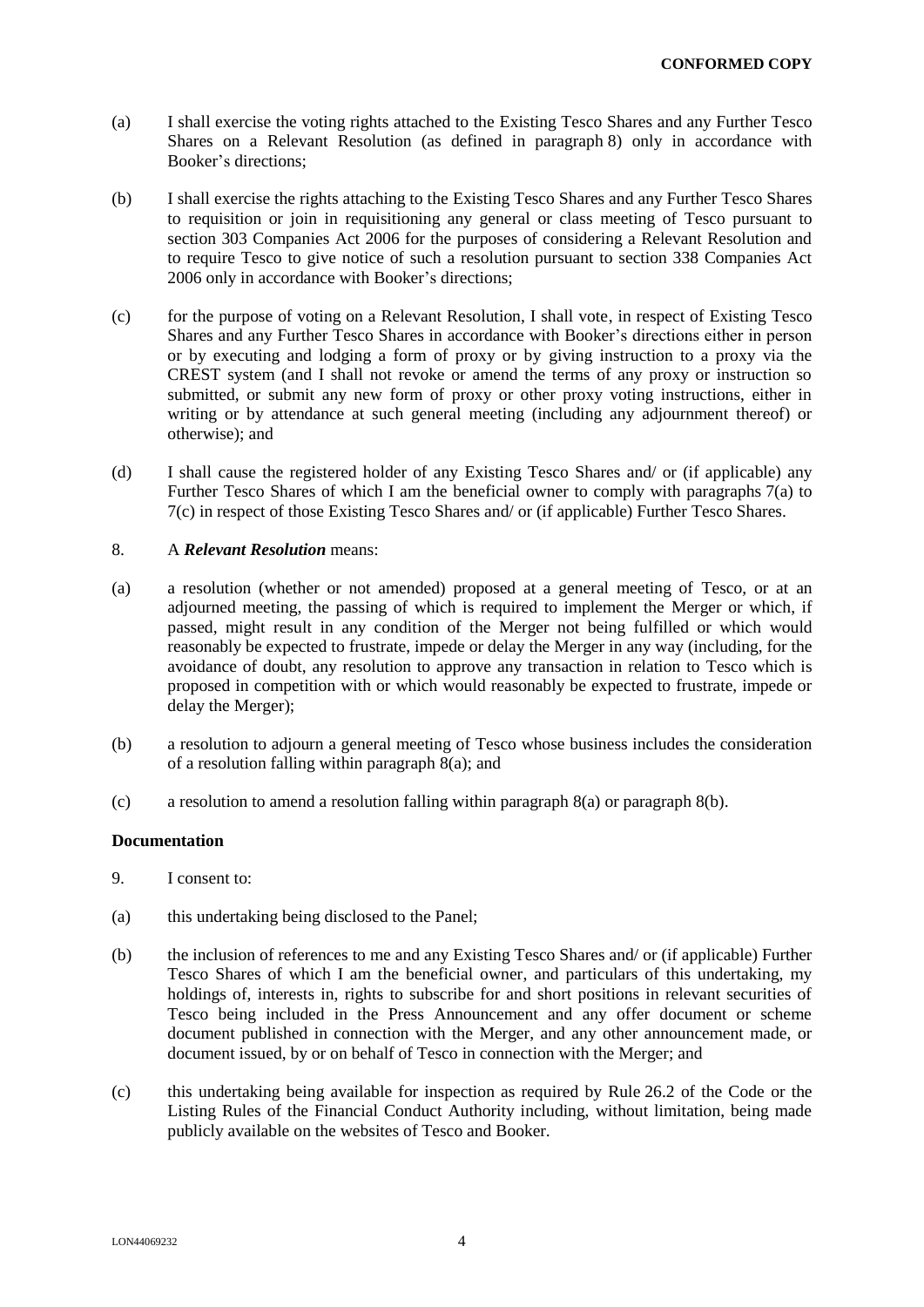## **Secrecy**

10. I shall keep secret the possibility, terms and conditions of the Merger and the existence and terms of this undertaking until the Press Announcement is released, provided that I may disclose the same to Tesco and its advisers in which case I shall procure that they observe secrecy in the same terms. The obligations in this paragraph shall survive termination of this undertaking.

11. I understand that the information you have given to me in relation to the Merger must be kept confidential until the Press Announcement is released or the information has otherwise become generally available. To the extent any of the information is inside information for the purposes of the Criminal Justice Act 1993 or the Market Abuse Regulation (EU) No 596/2014, I will comply with the applicable restrictions in those enactments on dealing in securities and disclosing inside information.

### **Interpretation**

- 12. In this undertaking:
- (a) references to *Business Days* means a day, other than a Saturday, Sunday or public holiday when banks are open for business in London;
- (b) references to the *Merger* means the proposed acquisition by Tesco of ordinary shares of one penny each in the capital of Booker, whether pursuant to the Scheme or the Offer;
- (c) references to the *Offer* means any offer to be made by or on behalf of Tesco to acquire all of the issued and to be issued ordinary share capital of Booker other than that already owned by Tesco and its associates (as defined in section 988 Companies Act 2006), and a reference to the *Offer* also includes any new, increased, renewed or revised offer made by Tesco to acquire shares in Booker provided that the value, in the reasonable opinion of J.P. Morgan Cazenove, of the consideration to be paid for each ordinary share of one penny in the capital of Booker does not represent a reduction in the value of the original proposal as set out in the Press Announcement;
- (d) references to *Press Announcement* mean the announcement announcing the Merger to be issued by Tesco pursuant to Rule 2.7 of the Code; and
- (e) references to the *Scheme* means any scheme of arrangement of Booker under section 895 Companies Act 2006 (including any new, increased, renewed or revised scheme of arrangement) for the acquisition by Tesco of all of the issued and to be issued ordinary share capital of Booker other than that already owned by Tesco, and a reference to the *Scheme* also includes any new, increased, renewed or revised scheme of arrangement made by Tesco to acquire shares in Booker provided that the value, in the reasonable opinion of J.P. Morgan Cazenove, of the consideration to be paid for each ordinary share of one penny in the capital of Booker does not represent a reduction in the value of the original proposal as set out in the Press Announcement.

### **Time of the Essence**

13. Any time, date or period mentioned in this undertaking may be extended by mutual agreement but as regards any time, date or period originally fixed or as extended, time shall be of the essence.

## **Lapse of undertaking**

14. This undertaking shall lapse if: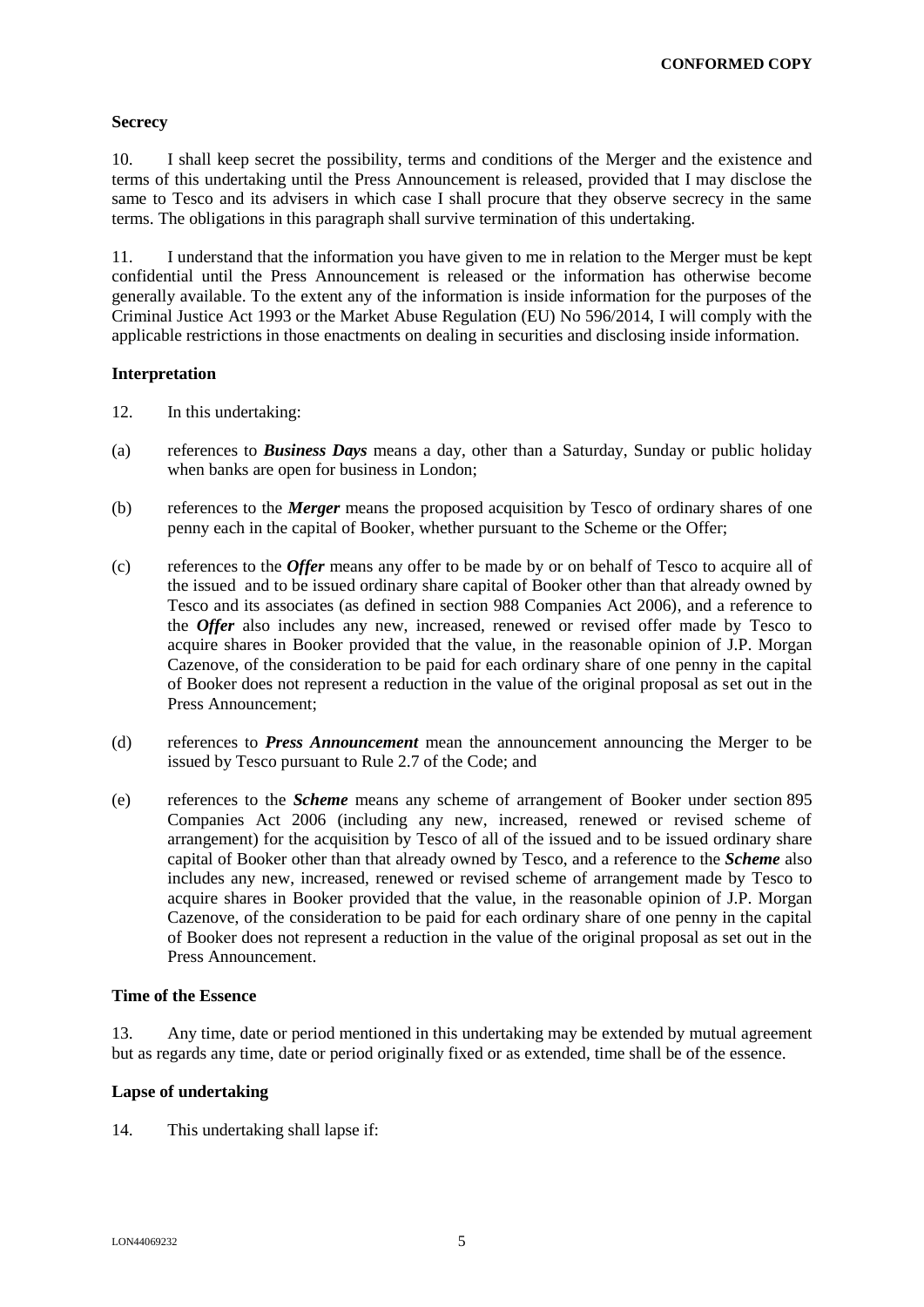- (a) Booker announces that it does not intend to proceed with the Merger and no new, revised or replacement Scheme or Offer is announced in accordance with Rule 2.7 of the Code at the same time;
- (b) the Scheme or Offer lapses or is withdrawn and no new, revised or replacement Scheme or Offer has been announced, in accordance with Rule 2.7 of the Code, in its place or is announced, in accordance with Rule 2.7 of the Code, at the same time;
- (c) the formal document to be dispatched to the shareholders of Booker setting out the terms and conditions of the Scheme (the *Scheme Document*) and convening any general meeting (the *Booker General Meeting*) and Court convened meeting (the *Booker Court Meeting*) of Booker shareholders to be convened for the purpose of considering, and if thought fit, approving, such shareholder resolutions of Tesco as are necessary to approve the Merger (the *Booker Resolutions*), does not include a unanimous and unconditional recommendation made by the board of directors of Booker to shareholders of Booker to approve the Booker Resolutions (the *Booker Board Recommendation*), or Booker makes an announcement prior to the publication of such document(s) that: (i) the board of directors of Booker no longer intends to make such recommendation or intends adversely to modify or qualify such recommendation; or (ii) it will not convene the necessary Booker General Meeting and/ or Court Meeting;
- (d) the board of directors of Booker withdraws, adversely modifies or adversely qualifies the Booker Board Recommendation or fails to publicly reaffirm or re-issue such unanimous and unqualified recommendation before the earlier of  $(A)$  5.30 p.m. on the fifth Business Day following Tesco's reasonable request to do so; or (B) the time of the start of the Tesco General Meeting (it being understood that the issue of any holding statement(s) issued to shareholders of Booker following a change of circumstances (so long as any such holding statement contains an express statement that such recommendation is not withdrawn or adversely modified and does not contain a statement that the Booker Directors intend to withdraw or adversely modify such recommendation) shall not constitute a withdrawal or adverse modification of such recommendation for purposes of this paragraph); or
- (e) the Scheme or Offer has not become effective by the Longstop Date (as defined in the Press Announcement) (or such later time and date as agreed between Tesco and Booker, with the approval of the Court and/ or the Panel, if required).

If this undertaking lapses, I shall have no claim against Tesco or Booker and neither Tesco nor Booker shall have any claim against me, other than in respect of any prior breach of any of the terms of this undertaking.

## **Confirmation**

- 15. I confirm that in signing this undertaking I:
- (a) am not a client or customer of Greenhill & Co International LLP (*Greenhill*) or Barclays Bank PLC (*Barclays*) for the purposes of the Conduct of Business Sourcebook of the Financial Conduct Authority and that Greenhill and Barclays are acting for Tesco in connection with the Merger and no-one else and are not responsible to anyone other than Tesco for providing the protections afforded to customers of Greenhill or Barclays nor for providing advice in relation to the Merger;
- (b) am not a client or customer of J.P. Morgan Limited (*J.P. Morgan Cazenove*) for the purposes of the Conduct of Business Sourcebook of the Financial Conduct Authority and that J.P. Morgan Cazenove is acting for Booker in connection with the Merger and no-one else and is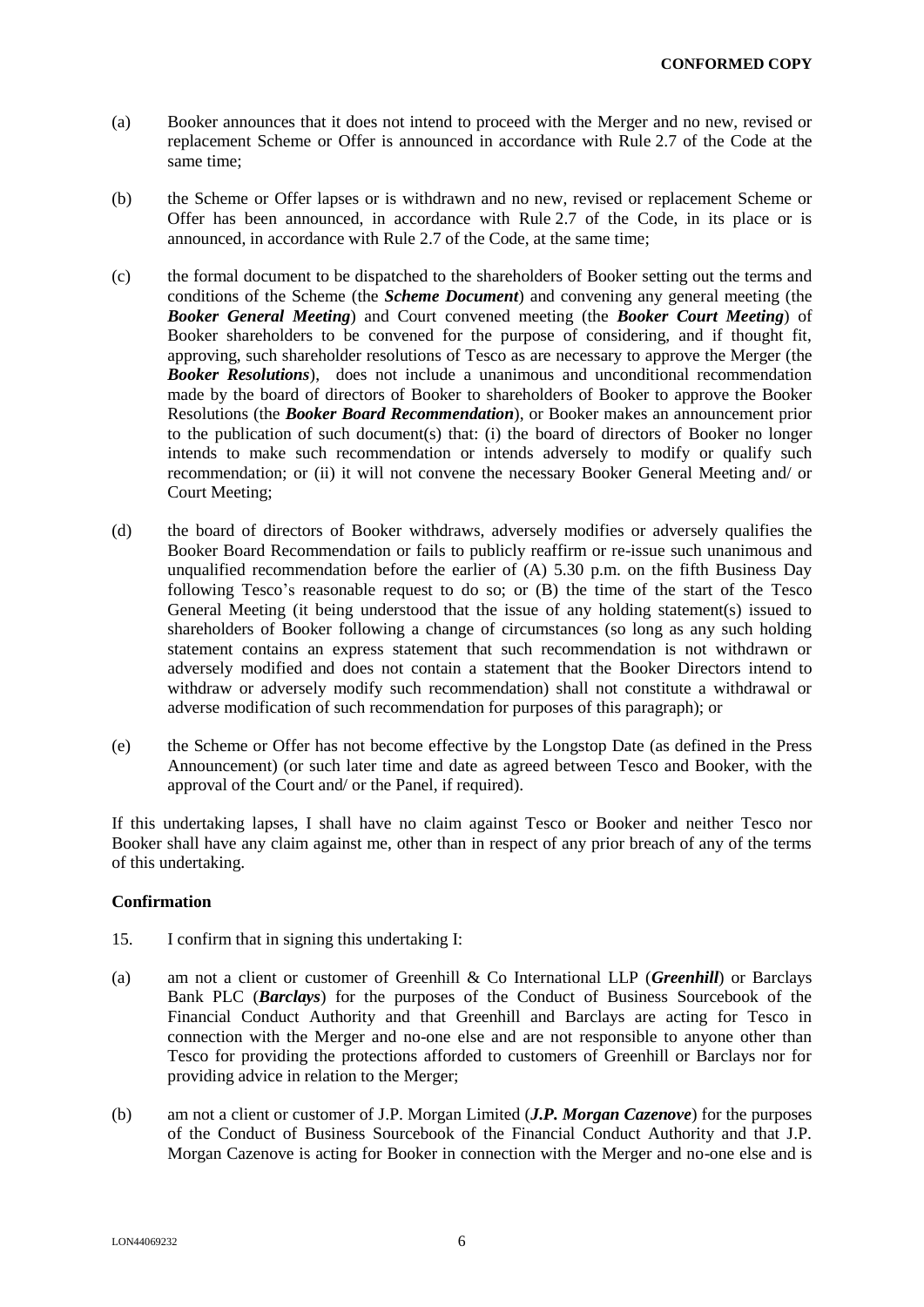not responsible to anyone other than Booker for providing the protections afforded to customers of J.P. Morgan Cazenove nor for providing advice in relation to the Merger; and

(c) have been given an adequate opportunity to consider whether or not to execute this undertaking and to obtain independent advice.

#### **Power of Attorney**

16. In order to secure the performance of my obligations under this undertaking, I appoint any director of Booker as my attorney:

- (a) if I fail to comply with any of the undertakings in paragraph 6, in my name and on my behalf to do all things and to execute all deeds and other documents as may be necessary or desirable to ensure compliance with such undertakings in respect of the Existing Tesco Shares and any Further Tesco Shares (as appropriate); and
- (b) if I fail to comply with any of the undertakings in paragraph 7, to execute any form of proxy required by Booker to appoint any person nominated by Booker to attend a general or class meeting of Tesco and vote on a Relevant Resolution (as defined in paragraph 8).

17. I agree that this power of attorney is given by way of security and is irrevocable in accordance with section 4 Powers of Attorney Act 1971 until this undertaking lapses in accordance with paragraph 14.

### **Specific Performance**

18. I agree that, if I fail to comply with any of the undertakings in paragraphs 2, 3, 4, 6 or 7 above or breach any of my other obligations under this undertaking, damages may not be an adequate remedy and accordingly Booker shall be entitled to the remedies of specific performance, injunction or other equitable relief.

## **Governing Law**

19. This undertaking and any non-contractual obligations arising out of or in connection with this undertaking shall be governed by, and interpreted in accordance with, English law. The English courts shall have exclusive jurisdiction in relation to all disputes (including claims for set-off and counterclaims) arising out of or in connection with this undertaking including, without limitation disputes arising out of or in connection with: (i) the creation, validity, effect, interpretation, performance or non-performance of, or the legal relationships established by, this undertaking; and (ii) any non-contractual obligations arising out of or in connection with this undertaking. For such purposes each party irrevocably submits to the jurisdiction of the English courts and waives any objection to the exercise of such jurisdiction. I shall at all times maintain an agent for service of process and any other documents in proceedings in England or any other proceedings in connection with this undertaking.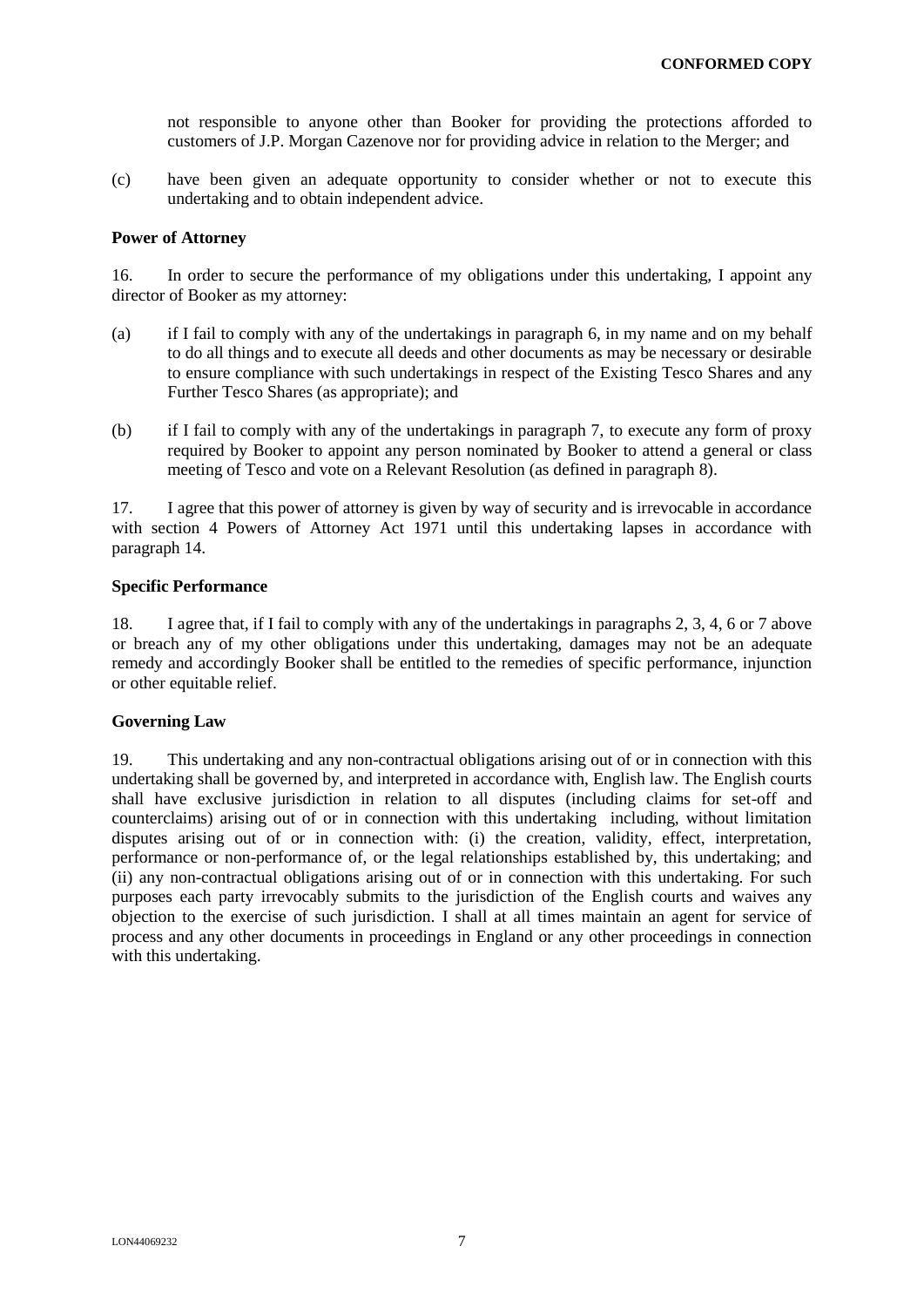## **Schedule 1**

# **Part A – Existing Tesco Shares**

| Name of beneficial owner | No. of ordinary shares of 5p in Tesco |
|--------------------------|---------------------------------------|
| John Allan               | 221,020                               |

## **Part B – Employee Share Plans**

### **A. SAYE**

| <b>Name</b>          | No.<br>$\mathbf{a}$<br>$\overline{\phantom{a}}$<br>options<br>Оľ |
|----------------------|------------------------------------------------------------------|
| <b>illan</b><br>John | N/A                                                              |

## **B. Share Incentive Plan**

| <b>Name</b>                   | $\mathbf{N_0}$ .<br>$\bullet$<br>of shares |
|-------------------------------|--------------------------------------------|
| $\mathbf{A}$<br>John<br>Allan | N/A                                        |

# **C. Nil Cost Options**

| <b>Name</b>                      | No.<br>options<br>-of |
|----------------------------------|-----------------------|
| $\overline{11}$<br>John<br>Allan | N/A                   |